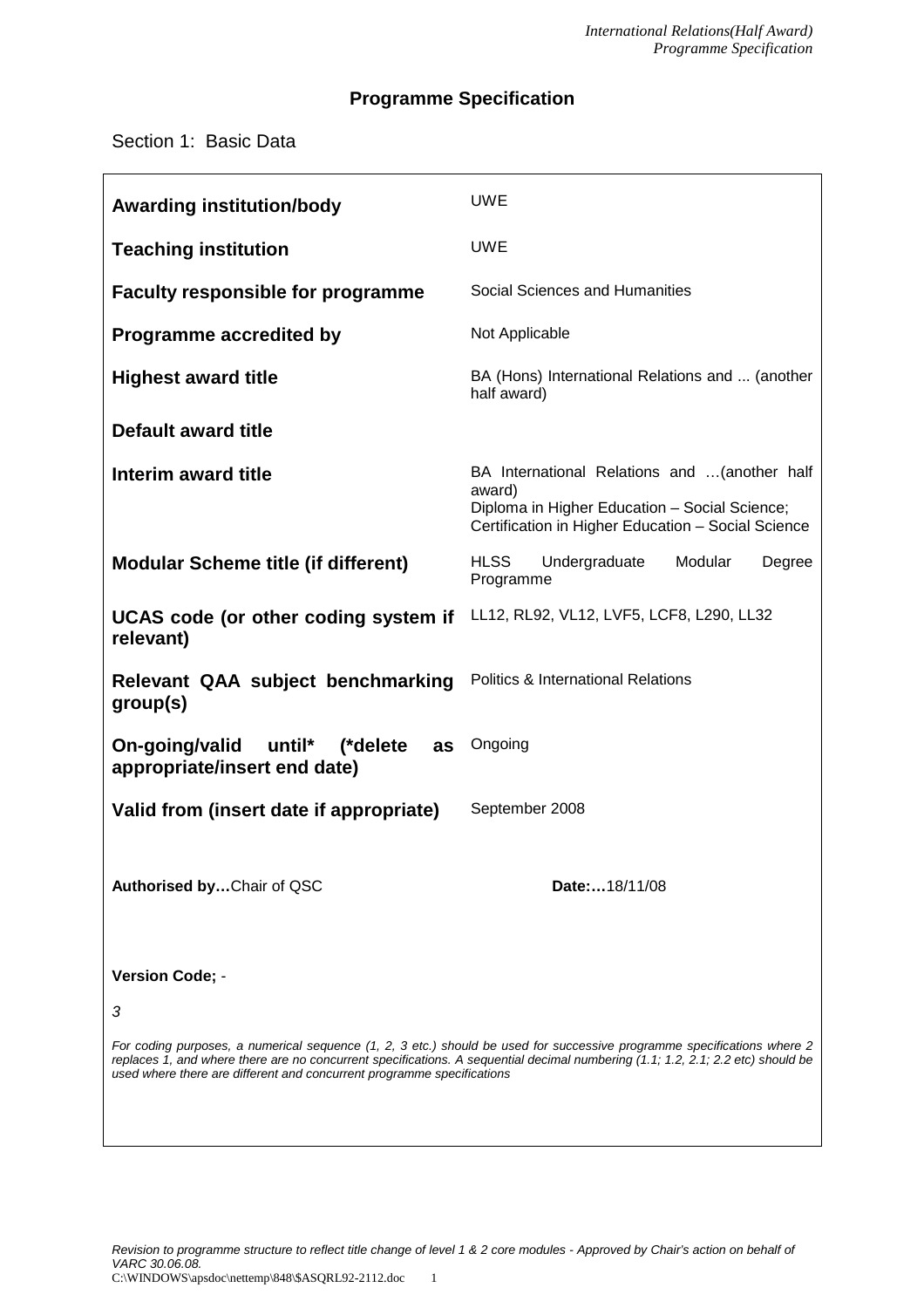# **Section 2: Educational aims of the programme**

- To provide a general educational experience in which students might acquire knowledge, skills and those virtues associated with learning and reflection.
- To promote critical, creative and analytical thinking.
- To assist students to realise their potential.
- To provide a general foundation for the world of work by equipping students with the broad range of skills, understanding and knowledge employed in a wide range of vocations.
- To teach academically challenging and vocationally relevant modules in International Relations and other allied disciplines, which will provide students with an understanding of the economic, political and social features of the world..
- To impart a broad range of skills: discipline specific, cognitive and general transferable skills, which, together with the points above provide the student with a sound basis for further study.
- To acknowledge the wide diversity of students and their interests through a flexible programme, enabling the student to choose between a variety of modules and disciplines in order to meet their particular educational needs and to foster their individual development.
- To encourage scholarship and to foster the virtues of objectivity, reflection and judgement.
- To foster critical study, collaborative and individual, independent learning. This aim includes the promotion of self-criticism and reflexive awareness.
- To provide an opportunity for international exchange and study abroad.

#### **Section 3: Learning outcomes of the programme** The award route provides opportunities for students to develop and demonstrate knowledge and understanding, qualities, skills and other attributes in the following areas: ... **A Knowledge and understanding** Learning outcomes Teaching, Learning and Assessment Strategies **A Knowledge and understanding of:** 1. the quality of knowledge in the academic discipline of International Relations (IR); 2. the range of theoretical perspectives within IR; 3. the axiological status of knowledge of the international system; 4. the nature and evolution of the international system; 5. social scientific methodology utilised in IR. **Teaching/learning methods and strategies:** Students acquire knowledge and understanding through lectures, seminars, independent study and assessment preparation. Knowledge and understanding of the range of theoretical approaches within IR is conveyed the dedicated level 1 module Politics Beyond the Nation State and second level compulsory module Theories of International Relations. Understanding and knowledge of the international system is promoted in the dedicated level 1 module, and level 2/3 modules in the programme of which students must take at least six in addition to the compulsory level 2 module. The methods used to gain knowledge about IR, its quality and limitations, are discussed in lectures and seminars in the compulsory level 2 module. Throughout, the learner is encouraged to undertake independent reading both to supplement and consolidate what is being taught/learnt and to broaden their individual knowledge and understanding of the subject. **Assessment:** Testing of knowledge and understanding takes place through a range of assessed coursework and examinations. The former include essays, case studies, text reviews, oral presentations

Revision to programme structure to reflect title change of level 1 & 2 core modules - Approved by Chair's action on behalf of VARC 30.06.08.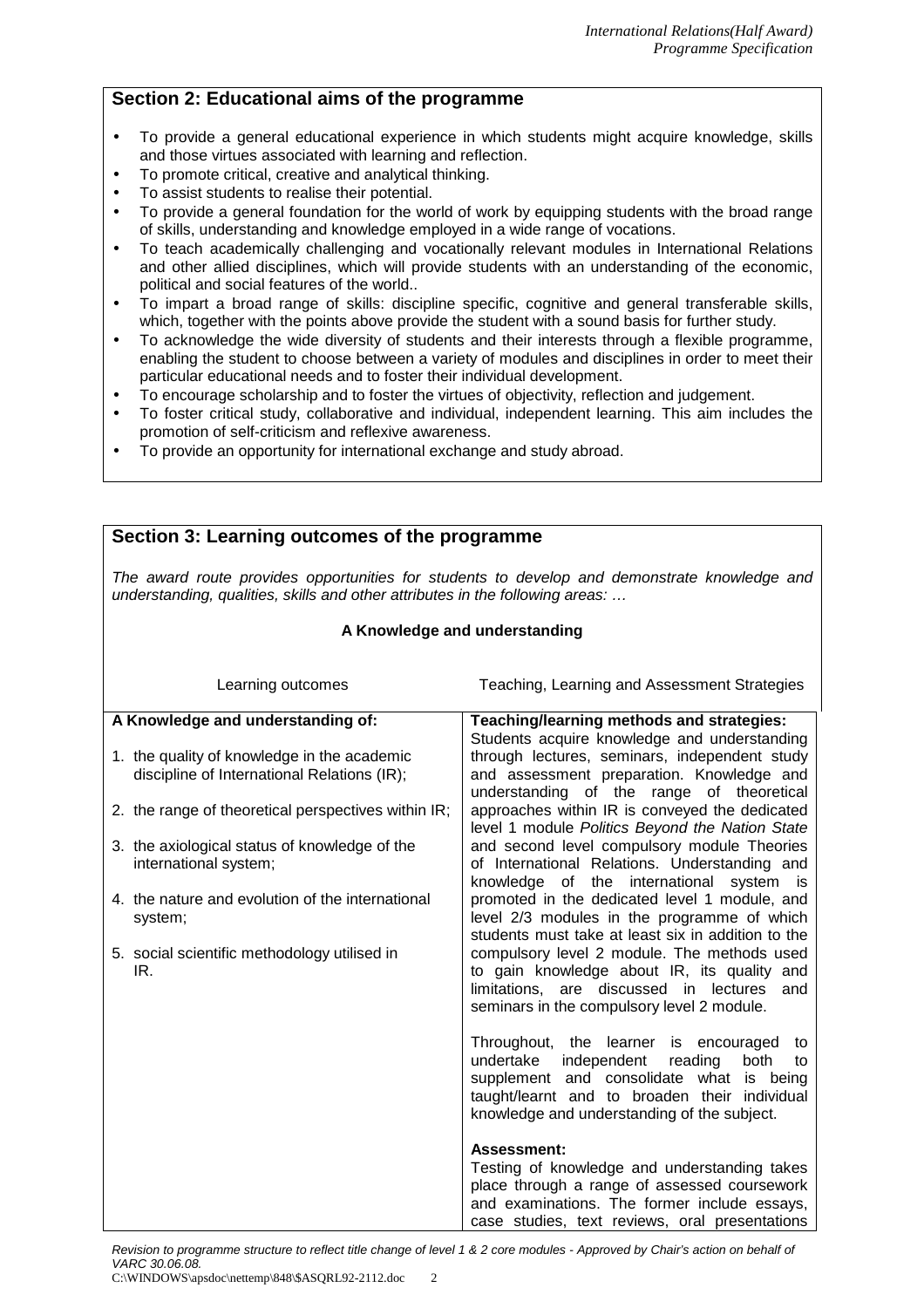| and seminar performance.                                                                                                                                                                                                                                                                                        |
|-----------------------------------------------------------------------------------------------------------------------------------------------------------------------------------------------------------------------------------------------------------------------------------------------------------------|
| Assessments in the dedicated level 1 module<br>and compulsory level 2 module test students'<br>knowledge and understanding of the range of<br>theories of IR. Level 2/3 modules in the<br>programme assess students' knowledge and<br>understanding of the nature and evolution of the<br>international system. |
| The quality of knowledge regarding<br>the<br>international system, and the methods used to<br>acquire it, are assessed through examination,<br>seminar exercises and a range of written<br>assessments.                                                                                                         |

# **B Intellectual Skills**

| <b>B</b> Intellectual Skills                                                                                   | <b>Teaching/learning methods and strategies</b><br>Intellectual skills are developed by the examples<br>set by academic staff in lectures and seminars,<br>through seminar debate, independent reading,<br>assessment writing and tutors' feedback on                                         |  |  |
|----------------------------------------------------------------------------------------------------------------|-----------------------------------------------------------------------------------------------------------------------------------------------------------------------------------------------------------------------------------------------------------------------------------------------|--|--|
| Students should develop the capacity to:                                                                       |                                                                                                                                                                                                                                                                                               |  |  |
| 1. develop a reasoned argument;                                                                                |                                                                                                                                                                                                                                                                                               |  |  |
| 2. gather, retrieve and synthesise information;                                                                | students' work.                                                                                                                                                                                                                                                                               |  |  |
| 3. review and evaluate evidence;                                                                               | Library inductions at the start of the level 1<br>module, and introduction to IT in Induction Week<br>provide students with a foundation in information<br>gathering and retrieval. For level 3 students<br>taking the IR project there is also a dedicated<br>information retrieval session. |  |  |
| 4. appreciate the complexity of International<br>Relations and assess the merits of competing<br>explanations; |                                                                                                                                                                                                                                                                                               |  |  |
| 5. evaluate research.                                                                                          | Issues dealing with the gathering and<br>presentation of evidence are dealt with explicitly<br>in the compulsory level 2 module, Theories of<br>International Relations, facilitating the application<br>of skills 4 and 5 at level 3.                                                        |  |  |
|                                                                                                                | <b>Assessment</b><br>methods motivate students<br>Assessment<br>to<br>develop their intellectual skills and hone them in<br>the light of their preparatory reading,<br>the<br>assessment tasks and feedback from tutors.                                                                      |  |  |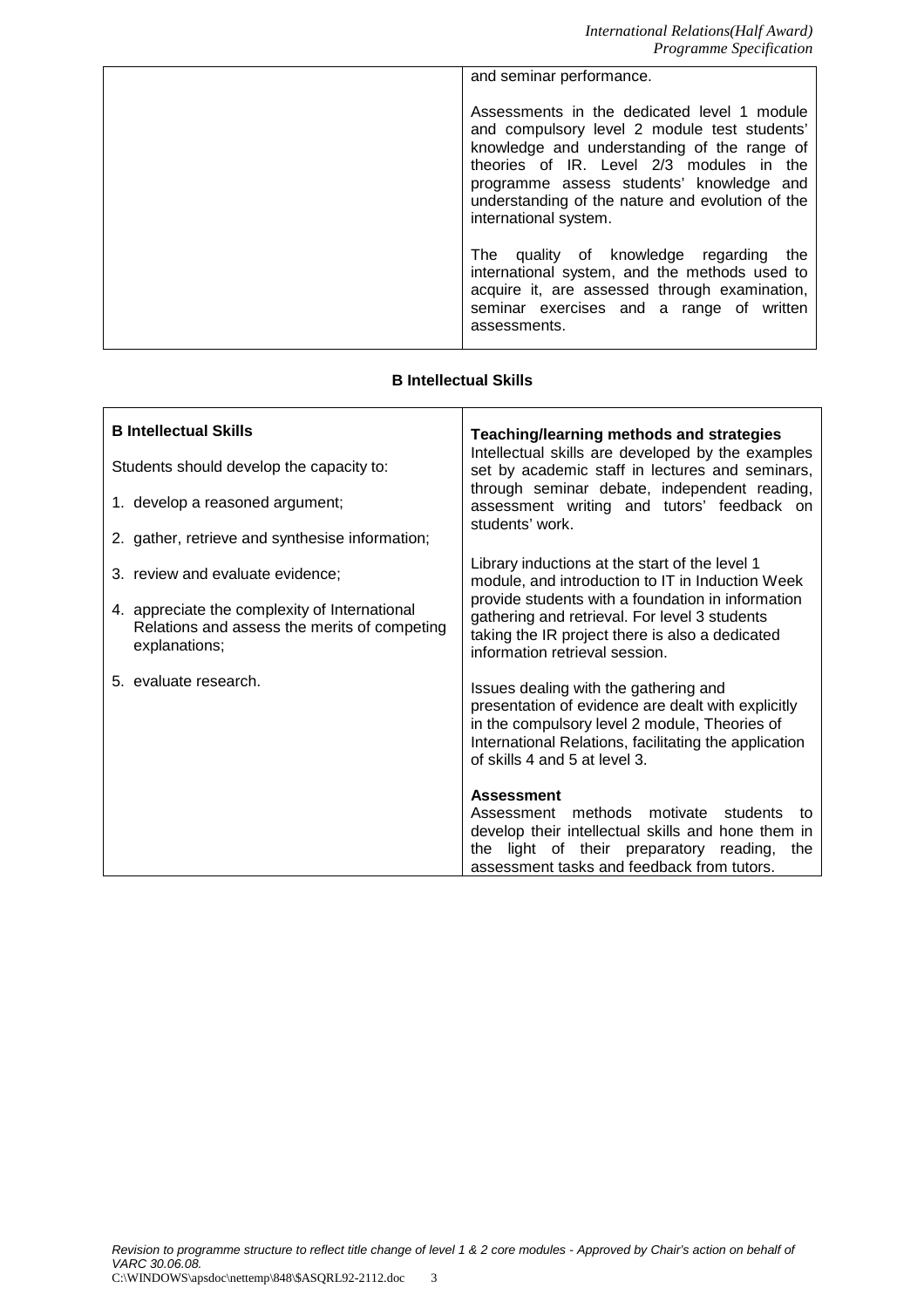### **C Subject, Professional and Practical Skills**

 $\overline{1}$ 

| <b>C Subject/Professional/Practical Skills</b><br>On successful completion of this award students<br>will be able to demonstrate the following skills:<br>1. understand subject matter and the discipline;         | <b>Teaching/learning methods and strategies</b><br>Lectures and seminars convey understanding of<br>the subject matter of the discipline its concepts<br>and theories. Methods in International Relations<br>are taught in the compulsory level 2 module,<br>Theories of International Relations.                                                                                                                                                                             |
|--------------------------------------------------------------------------------------------------------------------------------------------------------------------------------------------------------------------|-------------------------------------------------------------------------------------------------------------------------------------------------------------------------------------------------------------------------------------------------------------------------------------------------------------------------------------------------------------------------------------------------------------------------------------------------------------------------------|
| 2. investigate questions relevant to the discipline<br>of International Relations;<br>3. use appropriate social scientific methods to<br>the study of the international system;<br>4. apply concepts and theories. | <b>Assessment</b><br>Understanding of the subject matter of the<br>discipline, its concepts and theories are assessed<br>through essays, exams, oral presentation,<br>performance in seminar discussion, and text<br>reviews.<br>Level 3 research essays and the optional project<br>module require students to investigate questions<br>relevant to International Relations using the<br>methods they have acquired in the level 2<br>compulsory module. It is also in these |
|                                                                                                                                                                                                                    | assessments at level 3 where students apply<br>concepts and theories.                                                                                                                                                                                                                                                                                                                                                                                                         |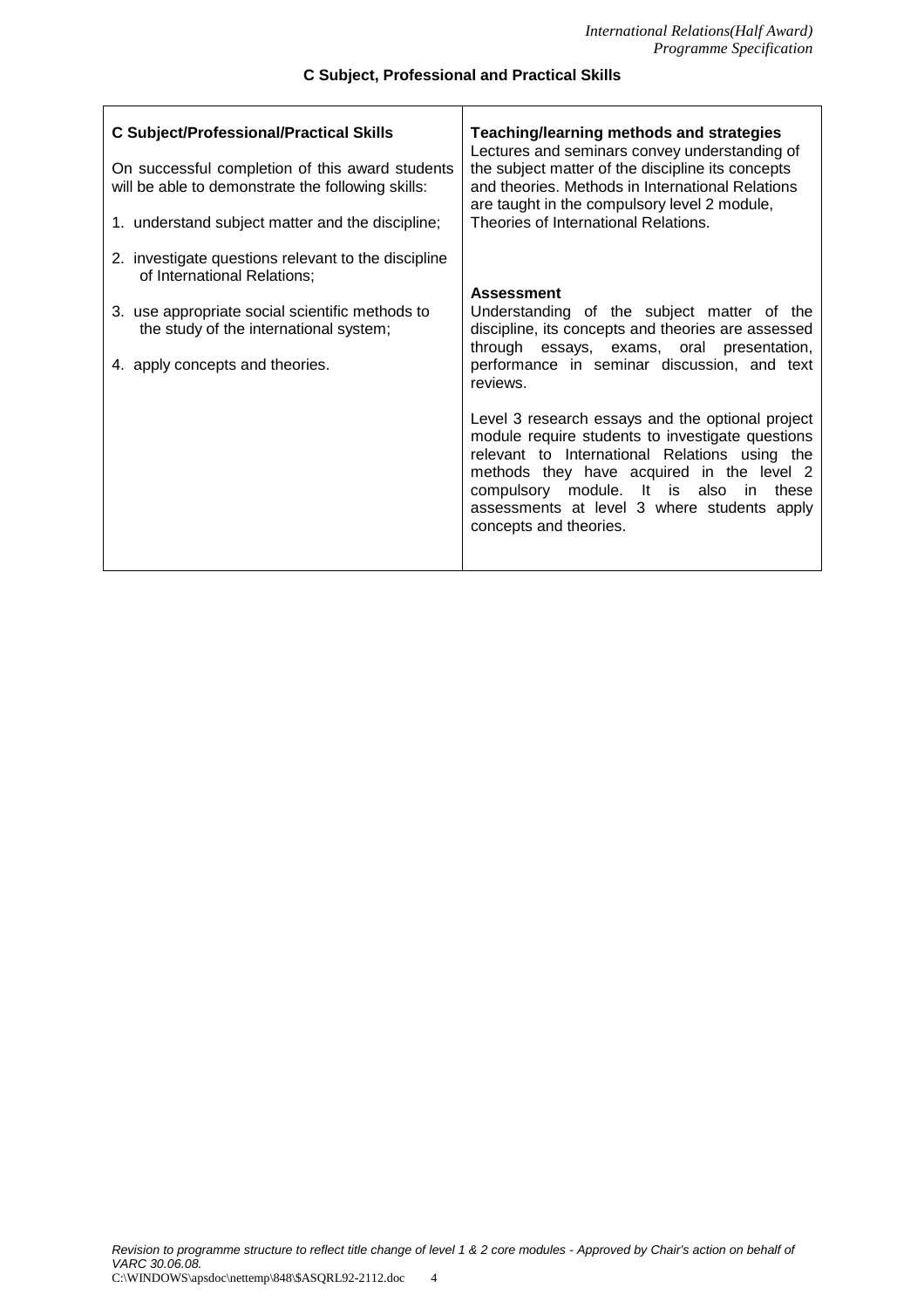#### **D Transferable Skills and other attributes**

 $\overline{1}$ 

| D Transferable skills and other attributes<br>On successful completion of this award students<br>will be able to demonstrate the ability to: | Teaching/learning methods and strategies<br>Students' oral communication is developed<br>through seminar discussion and presentations.<br>Written communication skills are developed in a<br>level 1 seminar for Politics Beyond the Nation                                                                                                                                      |
|----------------------------------------------------------------------------------------------------------------------------------------------|----------------------------------------------------------------------------------------------------------------------------------------------------------------------------------------------------------------------------------------------------------------------------------------------------------------------------------------------------------------------------------|
| 1. communicate;                                                                                                                              | State devoted to essay preparation, and through<br>assessment and tutor feedback.                                                                                                                                                                                                                                                                                                |
| 2. use numeracy;<br>3. use information technology;                                                                                           | Students receive an introduction in the use of<br>information technology in their library and IT                                                                                                                                                                                                                                                                                 |
| 4. learn to learn;                                                                                                                           | inductions at the beginning of the first year.<br>Students use the Blackboard to obtain deliver                                                                                                                                                                                                                                                                                  |
| 5. work as a team;                                                                                                                           | learning materials. Students are encouraged to<br>use the world wide web by the inclusion of named                                                                                                                                                                                                                                                                               |
| 6. self-manage.                                                                                                                              | sites in module handbooks.                                                                                                                                                                                                                                                                                                                                                       |
|                                                                                                                                              | Team work is promoted through seminar<br>discussion, and in students' assumption of<br>specific seminar obligations to their seminar<br>group for Politics Beyond the Nation State.                                                                                                                                                                                              |
|                                                                                                                                              | Students' development as learners is enhanced<br>through guidance from tutors in lectures,<br>seminars, module handbooks and coursework<br>Students also use the<br>assessment feedback.<br>programme of study skills sessions and individual<br>tutorials provided by the Study Skills Tutor. The<br>Disability Centre facilitates learning for students<br>with special needs. |
|                                                                                                                                              | Self-management is encouraged through the<br>choice given to students choice of modules,<br>through selection of subjects for case studies,<br>research essays and the project.                                                                                                                                                                                                  |
|                                                                                                                                              | <b>Assessment</b><br>All modules involve written assessments. Several<br>modules, including Politics Beyond the Nation<br>State at level 1, use oral assessment.                                                                                                                                                                                                                 |
|                                                                                                                                              | All assessed written coursework after term 1 of<br>the first year has to be word processed.                                                                                                                                                                                                                                                                                      |
|                                                                                                                                              | The progression in the independence required of<br>students in assessment as they move through the<br>different levels of programme promotes student<br>learning.                                                                                                                                                                                                                |
|                                                                                                                                              | Team work is assessed through seminar<br>performance element in Politics Beyond the<br>Nation State at level 1, and in various modules at<br>levels 2 and 3.                                                                                                                                                                                                                     |
|                                                                                                                                              | Self management is required through the<br>enforcement of deadlines for all coursework<br>assessment, and in the independence required to<br>manage self-selected case studies, essays and<br>the project.                                                                                                                                                                       |
|                                                                                                                                              |                                                                                                                                                                                                                                                                                                                                                                                  |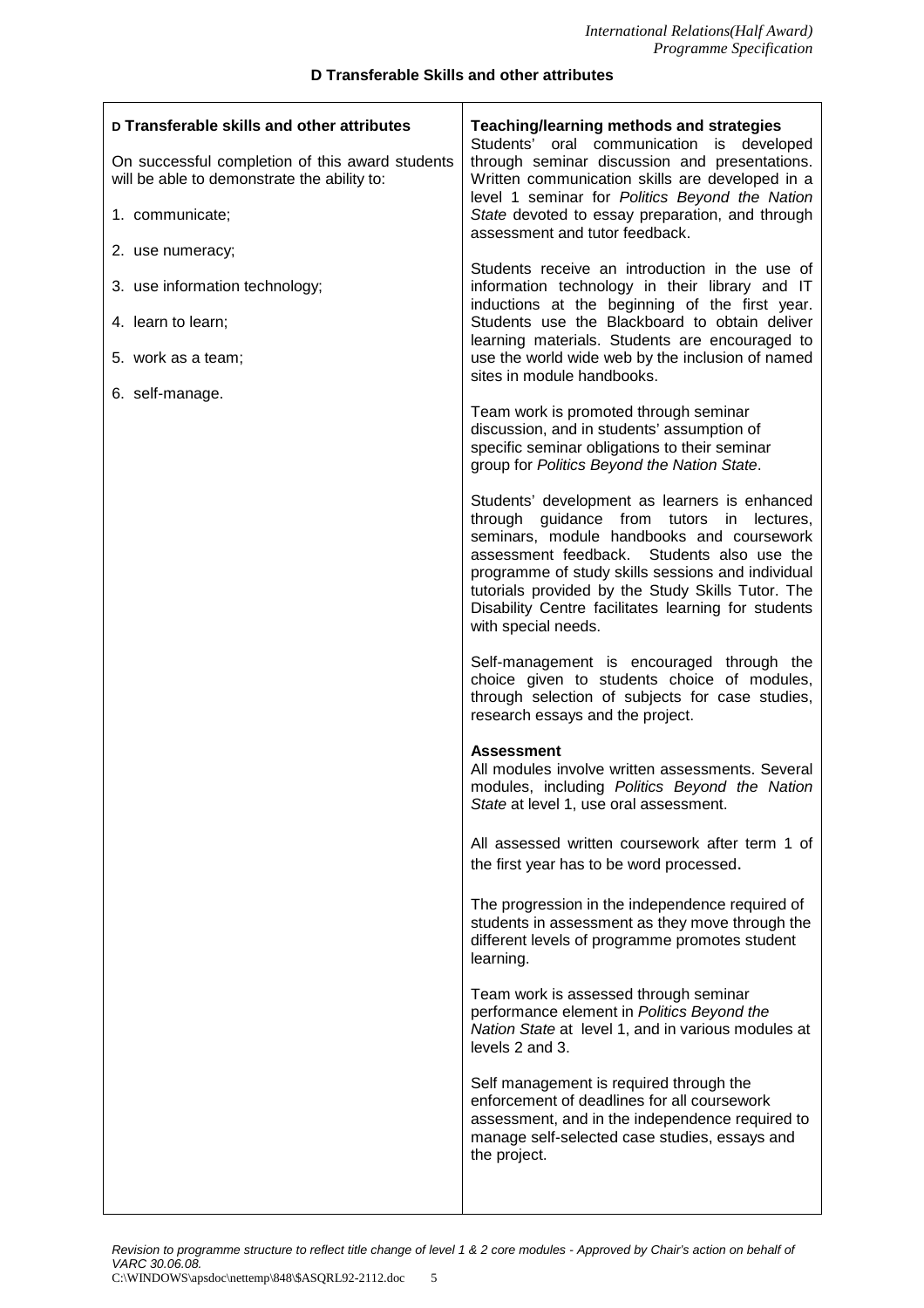# **Section 4: Programme structure**

Use next page to provide a structural chart of the programme showing:

- Level and credit requirements
- Interim award requirements<br>• Module diet. including comp
- Module diet, including compulsory/core/optional modules

| <b>ENTRY</b><br>↓ | level 1            | <b>Compulsory modules</b><br>Politics beyond the Nation<br><b>State</b><br>UPPNFB-30-1<br><b>Foreign Policy</b><br>UPPNFD-30-1<br><b>Core modules</b><br>There are no core modules<br>at this level of the half<br>award | <b>Optional modules</b><br>There are no optional<br>modules at this stage of<br>the half award                                                                     | <b>Interim Awards:</b><br>Credit requirements:<br>120 - Certificate in<br><b>Higher Education</b><br>Other requirements<br>$\bullet$<br><b>None</b>                                                                                                    |
|-------------------|--------------------|--------------------------------------------------------------------------------------------------------------------------------------------------------------------------------------------------------------------------|--------------------------------------------------------------------------------------------------------------------------------------------------------------------|--------------------------------------------------------------------------------------------------------------------------------------------------------------------------------------------------------------------------------------------------------|
|                   | level <sub>2</sub> | <b>Compulsory modules</b><br>Theories of International<br><b>Relations</b><br>UPPNGY-30-2<br><b>Core modules</b><br>There are no core modules<br>at this level of the half<br>award                                      | <b>Optional modules</b><br>Students must take 30<br>credits at level 2 or above<br>from the optional module<br>available<br>list<br>for<br>international relations | <b>Interim Awards:</b><br>Credit requirements:<br>240 - Diploma in<br><b>Higher Education</b><br>Other requirements:<br>$\bullet$<br>None                                                                                                              |
|                   | level 3            | <b>Compulsory modules</b><br>There are no compulsory<br>modules at this stage of<br>the half award.<br><b>Core modules</b><br>There are no compulsory<br>modules at this stage of<br>the half award.                     | <b>Optional modules</b><br>Students must select 60<br>credits from the optional<br>module list available for<br>international relations.                           | Prerequisite<br>requirements<br>$\bullet$<br>Minimum<br>module/credit<br>requirement 120<br>Other: None<br>Awards:<br>Target/highest:<br>BA(Hons)<br>Default title:<br>$\bullet$<br>none<br><b>Credit requirements</b><br>$BA(Hons) - 360$<br>BA - 300 |

### $\rightarrow$  GRADUATION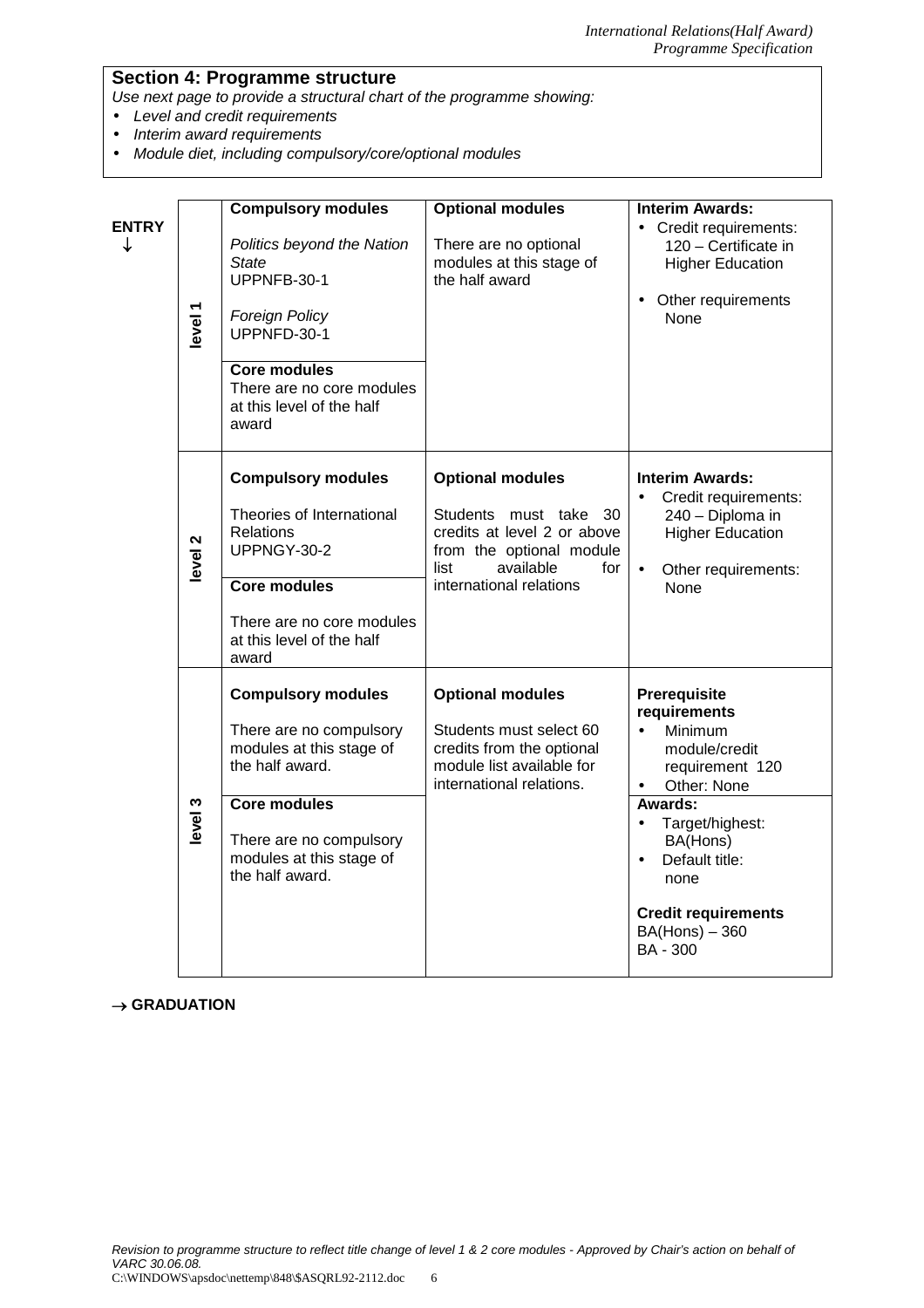# **Section 5: Entry requirements**

Candidates must be able to satisfy the general admissions requirements of the University of the West of England with specific requirements as detailed below:

GCSE levels **English** 

A & AS Levels Normally Tariff Points within the range of 240-300.

BTEC - An appropriate National Diploma with good standing and final year grades within the range 6 Merits – 2 Distinctions and 4 Merits.

Irish Highers – Passes with grades within the following range: BBB – BBBB.

Access Courses – Validated access course in appropriate subjects.

Baccalaureate – European with between 66% and 70%. International with between 24 and 28 points.

Joint Honours students must check the specific entry requirements of the other subject chosen. The offer made will be a combination of the two

# **Section 6: Assessment Regulations**

- a) **MAR**
- b) **Approved MAR variant (insert variant)**
- c) **Non MAR**

# **Section 7: Student learning: distinctive features and support**

- Induction Programme for orientation and study skills.
- Detailed Student Handbooks and Module Guides.
- Extensive specialist library
- On-line learning resources, Internet, Intranet and email access
- Dedicated office hours for all staff, student email system, trained counsellors for both pastoral and academic support.
- Specialist equipment, resources, and technical and instructing staff for media production.
- A wide range of teaching and learning strategies and a varied range of assessment modes.
- A strong emphasis on developing analytical and critical skills.
- A lively relationship between theory and practice.
- Access to academic tutors and student advisors

# **Section 8 Reference points/benchmarks**

- QAA subject benchmark: Politics and International Relations.
- University teaching and learning policies
- University assessment policy
- Faculty teaching and learning policy.